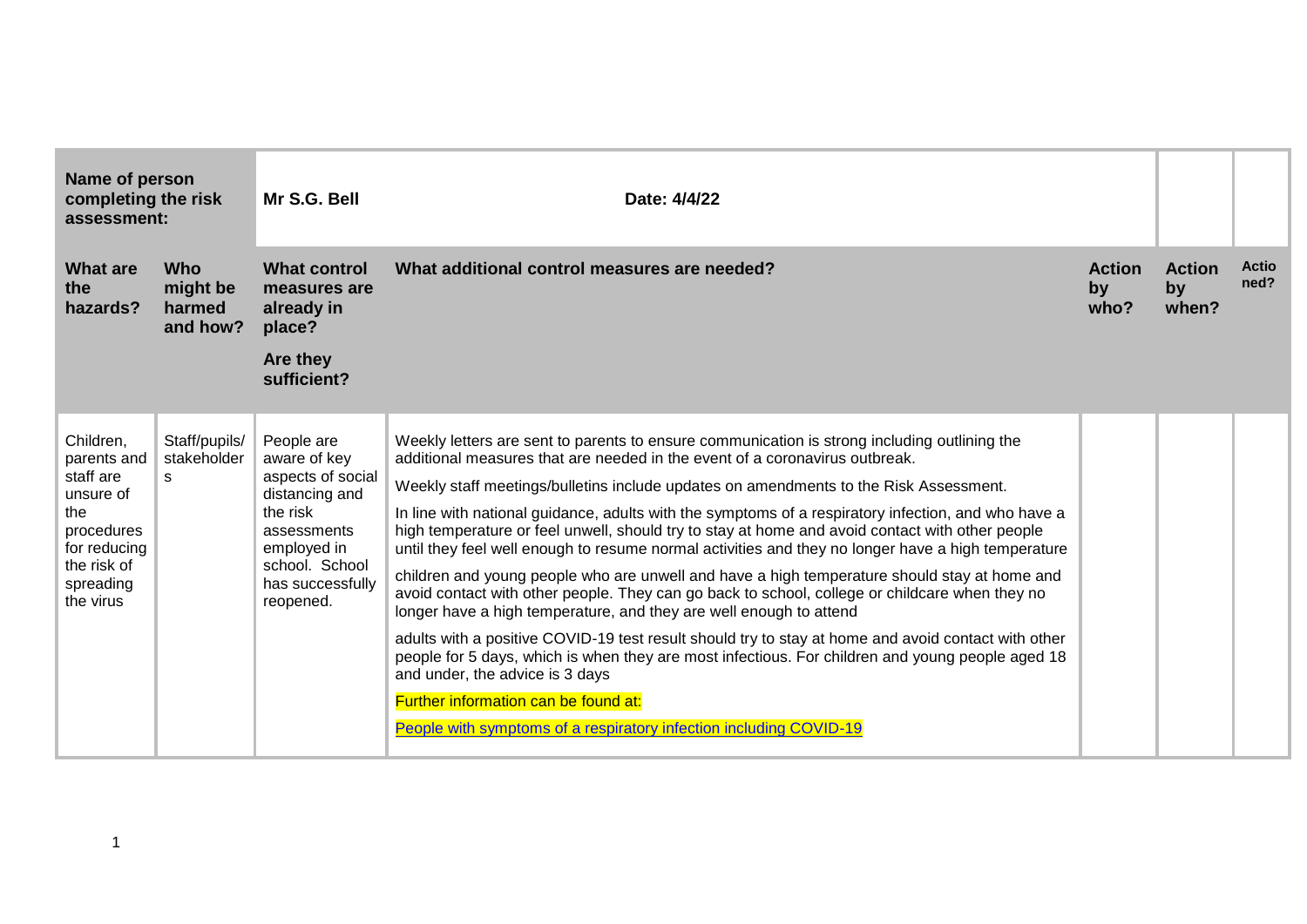| Misundersta<br>nding of the<br><b>DfE</b><br>guidance | <b>Staff</b><br>misunderst<br>and the<br>exact<br>government<br>guidelines<br>leading to<br>inappropriat<br>e actions<br>being taken<br>at the<br>school<br>Key<br>stakeholder<br>s who are<br>at risk<br>include but<br>are not<br>limited to:<br>Staff<br>(teaching<br>and non-<br>teaching)<br>including<br>supply/visiti<br>ng staff;<br>pupils;<br>parents<br>entering the<br>site; family<br>members<br>who come<br>into contact<br>with pupils | Current<br>procedures<br>used in school<br>reflect safe<br>practices and<br>school has been<br>safe. | All staff will have the opportunity to read and comment on the risk assessment. Clarification will<br>be provided where necessary.<br>All staff will be given an electronic copy of the risk assessment.<br>Leaders and staff will use this risk assessment whenever a decision regarding coronavirus is<br>made. Adaptations will be made in consultation with the CEO.<br>Risk mitigation rules continue and include:<br>1) Minimise contact with individuals who are unwell by reminding them of the new guidance<br>outlined on page 1.<br>2) Ensure everyone is advised to clean their hands thoroughly and more often than usual.<br>3) Ensure good respiratory hygiene for everyone by promoting the 'catch it, bin it, kill it' approach.<br>4) Maintain enhanced cleaning, including cleaning frequently touched surfaces often, using<br>standard products such as detergents.<br>5) Keep occupied spaces well ventilated.<br>In specific circumstances:<br>6) Ensure individuals wear the appropriate personal protective equipment (PPE) where necessary.<br>7) Promote and engage in asymptomatic testing when advised.<br>Response to any infection<br>We will:<br>8) Contain any outbreak by following local health protection team advice.<br>The majority of staff will not require PPE beyond what they would normally need for their work.<br>PPE is only needed in a very small number of cases, including:<br>where an individual child or young person becomes ill with coronavirus (COVID-19) symptoms<br>while at schools, and only then if a distance of 2 metres cannot be maintained<br>where a child or young person already has routine intimate care needs that involves the use of<br>PPE, in which case the same PPE should continue to be used |  |  |  |
|-------------------------------------------------------|-------------------------------------------------------------------------------------------------------------------------------------------------------------------------------------------------------------------------------------------------------------------------------------------------------------------------------------------------------------------------------------------------------------------------------------------------------|------------------------------------------------------------------------------------------------------|---------------------------------------------------------------------------------------------------------------------------------------------------------------------------------------------------------------------------------------------------------------------------------------------------------------------------------------------------------------------------------------------------------------------------------------------------------------------------------------------------------------------------------------------------------------------------------------------------------------------------------------------------------------------------------------------------------------------------------------------------------------------------------------------------------------------------------------------------------------------------------------------------------------------------------------------------------------------------------------------------------------------------------------------------------------------------------------------------------------------------------------------------------------------------------------------------------------------------------------------------------------------------------------------------------------------------------------------------------------------------------------------------------------------------------------------------------------------------------------------------------------------------------------------------------------------------------------------------------------------------------------------------------------------------------------------------------------------------------------------------------------------------------|--|--|--|
|-------------------------------------------------------|-------------------------------------------------------------------------------------------------------------------------------------------------------------------------------------------------------------------------------------------------------------------------------------------------------------------------------------------------------------------------------------------------------------------------------------------------------|------------------------------------------------------------------------------------------------------|---------------------------------------------------------------------------------------------------------------------------------------------------------------------------------------------------------------------------------------------------------------------------------------------------------------------------------------------------------------------------------------------------------------------------------------------------------------------------------------------------------------------------------------------------------------------------------------------------------------------------------------------------------------------------------------------------------------------------------------------------------------------------------------------------------------------------------------------------------------------------------------------------------------------------------------------------------------------------------------------------------------------------------------------------------------------------------------------------------------------------------------------------------------------------------------------------------------------------------------------------------------------------------------------------------------------------------------------------------------------------------------------------------------------------------------------------------------------------------------------------------------------------------------------------------------------------------------------------------------------------------------------------------------------------------------------------------------------------------------------------------------------------------|--|--|--|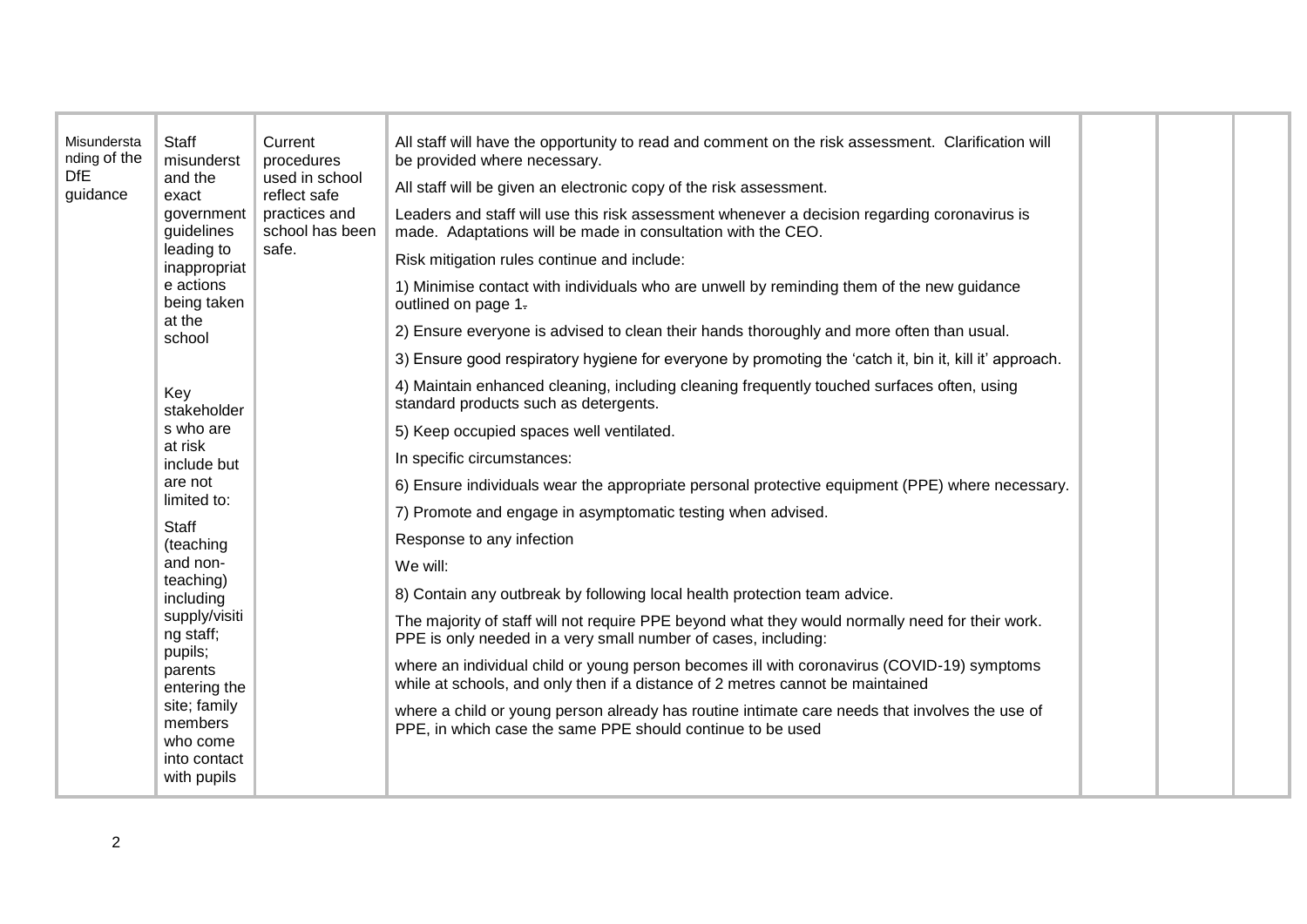| in their<br>homes etc;<br>contractors;<br>other<br>visitors | School will ensure that appropriate support is made available for pupils with SEND, for example by<br>deploying teaching assistants and enabling specialist staff from both within and outside the school<br>to work with pupils in different classes or year groups.<br>Where support staff capacity is available, we may consider using this to support catch-up<br>provision or targeted interventions. Teaching assistants may also be deployed to lead groups or<br>cover lessons, under the direction and supervision of a qualified, or nominated, teacher (under the<br>Education (Specified Work) (England) Regulations 2012 for maintained schools and non-<br>maintained special schools and in accordance with the freedoms provided under the funding<br>agreement for academies). Any redeployments will not be at the expense of supporting pupils with<br>SEND.<br>All teachers and other staff can operate across different classes and year groups in order to<br>facilitate the delivery of the school timetable.<br>School events that include more than 1 year group can now recommence but we will consider<br>case loads carefully on a weekly basis.<br>Occupied spaces should be well ventilated. The following applies:<br>•mechanical ventilation systems - these should be adjusted to increase the ventilation rate<br>wherever possible, and checked to confirm that normal operation meets current guidance (if<br>possible, systems should be adjusted to full fresh air or, if not, then systems should be operated<br>as normal as long as they are within a single room and supplemented by an outdoor air supply)<br>•natural ventilation – opening windows (in cooler weather windows should be opened just enough<br>to provide constant background ventilation, and opened more fully during breaks to purge the air<br>in the space). Opening internal doors can also assist with creating a throughput of air<br>• natural ventilation – if necessary external opening doors may also be used (as long as they are<br>not fire doors and where safe to do so)<br>Further advice on this can be found in Health and Safety Executive guidance on air conditioning<br>and ventilation during the coronavirus outbreak and CIBSE coronavirus (COVID-19) advice.<br>To balance the need for increased ventilation while maintaining a comfortable temperature, the<br>following measures should also be used as appropriate:<br>• opening high level windows in preference to low level to reduce draughts |  |  |
|-------------------------------------------------------------|-------------------------------------------------------------------------------------------------------------------------------------------------------------------------------------------------------------------------------------------------------------------------------------------------------------------------------------------------------------------------------------------------------------------------------------------------------------------------------------------------------------------------------------------------------------------------------------------------------------------------------------------------------------------------------------------------------------------------------------------------------------------------------------------------------------------------------------------------------------------------------------------------------------------------------------------------------------------------------------------------------------------------------------------------------------------------------------------------------------------------------------------------------------------------------------------------------------------------------------------------------------------------------------------------------------------------------------------------------------------------------------------------------------------------------------------------------------------------------------------------------------------------------------------------------------------------------------------------------------------------------------------------------------------------------------------------------------------------------------------------------------------------------------------------------------------------------------------------------------------------------------------------------------------------------------------------------------------------------------------------------------------------------------------------------------------------------------------------------------------------------------------------------------------------------------------------------------------------------------------------------------------------------------------------------------------------------------------------------------------------------------------------------------------------------------------------------------------------------------------------------------------------------------------------|--|--|
|                                                             | • increasing the ventilation while spaces are unoccupied (e.g. between classes, during break and<br>lunch, when a room is unused)                                                                                                                                                                                                                                                                                                                                                                                                                                                                                                                                                                                                                                                                                                                                                                                                                                                                                                                                                                                                                                                                                                                                                                                                                                                                                                                                                                                                                                                                                                                                                                                                                                                                                                                                                                                                                                                                                                                                                                                                                                                                                                                                                                                                                                                                                                                                                                                                               |  |  |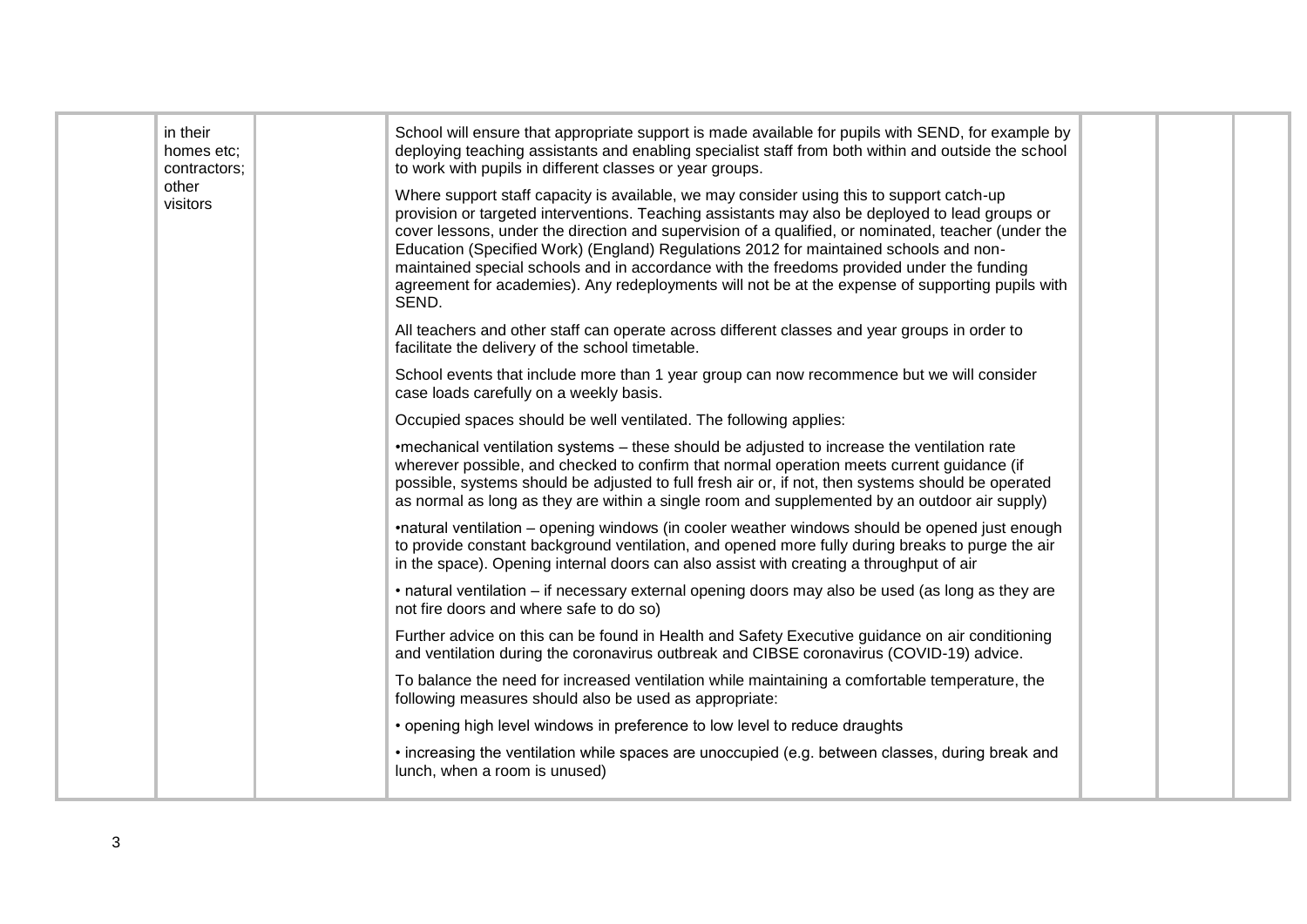|  | • providing flexibility to allow additional, suitable indoor clothing (only if classrooms are extremely<br>cold). Children and staff should be encouraged to wear plain vests or equivalent under shirts etc.                                                                                                                                                                            |  |  |
|--|------------------------------------------------------------------------------------------------------------------------------------------------------------------------------------------------------------------------------------------------------------------------------------------------------------------------------------------------------------------------------------------|--|--|
|  | • rearranging furniture where possible to avoid direct drafts                                                                                                                                                                                                                                                                                                                            |  |  |
|  | We will continue to make use of the carbon dioxide monitors in school to monitor where there is<br>poor ventilation. If this cannot be addressed, we will apply for a government funded clean-air unit.<br>It should be noted that the government has placed strict eligibility criteria on the units but we will<br>not allow poor areas of ventilation to be used by staff and pupils. |  |  |
|  | Heating should be used as necessary to ensure comfort levels are maintained particularly in<br>occupied spaces                                                                                                                                                                                                                                                                           |  |  |
|  | Children and staff to wash/sanitise hands as they arrive at school, before break, after break,<br>before lunch, after lunch and before they leave school.                                                                                                                                                                                                                                |  |  |
|  | Additional toilet cleaning will take place throughout the day with cleaners using gloves and, if<br>required, a visor. Cleaners will use IIR face coverings when cleaning toilet areas.                                                                                                                                                                                                  |  |  |
|  | Additional hand cleaning facilities will be available on the school site to meet demand.                                                                                                                                                                                                                                                                                                 |  |  |
|  | Table tops and other areas need to be cleaned carefully as required with anti-viral spray or<br>equivalent.                                                                                                                                                                                                                                                                              |  |  |
|  | IT equipment to be cleaned with an anti-viral cloth (or equivalent) as required.                                                                                                                                                                                                                                                                                                         |  |  |
|  | All potentially contaminated high-contact areas such as toilets, door handles, telephones must be<br>cleaned regularly. Cleaners should wear gloves when cleaning these areas. Additional PPE<br>should be provided such as a visor if required.                                                                                                                                         |  |  |
|  | Parents to send their child in uniform and work with the school to encourage good hygiene<br>practices.                                                                                                                                                                                                                                                                                  |  |  |
|  | The full curriculum will run including PE and music.                                                                                                                                                                                                                                                                                                                                     |  |  |
|  | School is able to work with external coaches, clubs and organisations for curricular and extra-<br>curricular activities.                                                                                                                                                                                                                                                                |  |  |
|  | Extra-curricular activities (that is, before and after school clubs) will resume. This complements<br>the extension of the school day for taught catch-up curricular provision. These sessions will<br>continue as before.                                                                                                                                                               |  |  |
|  |                                                                                                                                                                                                                                                                                                                                                                                          |  |  |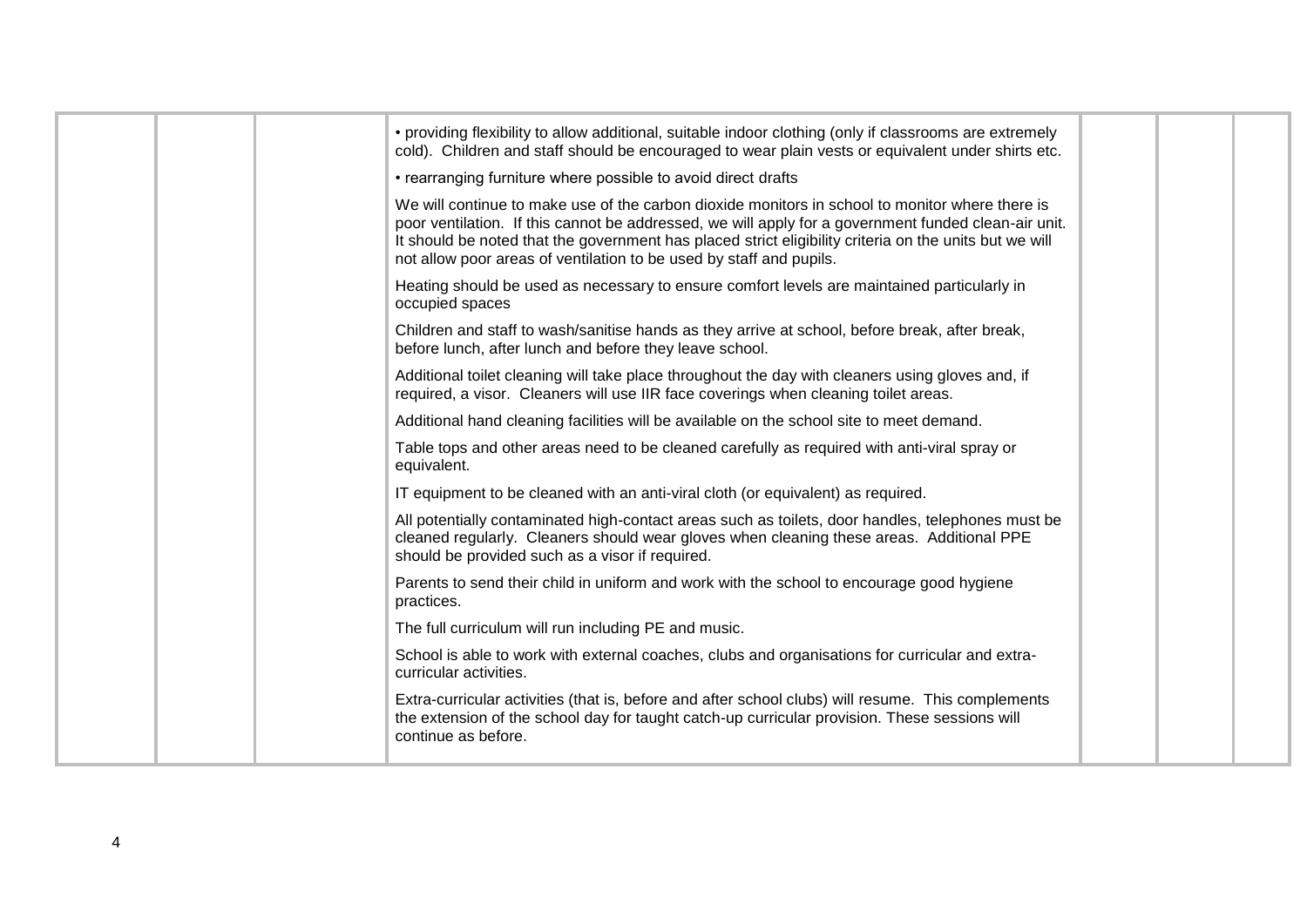|  | PE, sport and physical activity provided by school can continue including internal and external<br>competitions. This includes sports clubs or activities before or after school, in addition to regular<br>PE lessons following the risk assessment guidance as above.                                                                                             |  |  |
|--|---------------------------------------------------------------------------------------------------------------------------------------------------------------------------------------------------------------------------------------------------------------------------------------------------------------------------------------------------------------------|--|--|
|  | Restrictions on music lessons are ended.                                                                                                                                                                                                                                                                                                                            |  |  |
|  | After-school support will operate restriction free.                                                                                                                                                                                                                                                                                                                 |  |  |
|  | Parents' Evenings/Open Evenings etc may take place in school. It is important -that any spaces<br>used for such events are well-ventilated with a carbon dioxide monitor used to monitor levels.<br>Additional measure will be taken as required.                                                                                                                   |  |  |
|  | Parents and stakeholders will be informed as the events approach and some may remain virtual<br>depending on circumstances.                                                                                                                                                                                                                                         |  |  |
|  | Further information can be found at:                                                                                                                                                                                                                                                                                                                                |  |  |
|  | Living safely with respiratory infections, including COVID-19                                                                                                                                                                                                                                                                                                       |  |  |
|  | Health protection in education and childcare settings                                                                                                                                                                                                                                                                                                               |  |  |
|  | People formerly considered to be clinically extremely vulnerable staff                                                                                                                                                                                                                                                                                              |  |  |
|  | Following expert clinical advice and the successful rollout of the COVID-19 vaccine programme,<br>people previously considered to be particularly vulnerable, clinically extremely vulnerable (CEV),<br>and high or higher-risk are not being advised to shield again.                                                                                              |  |  |
|  | Children and young people who were previously identified as being in one of these groups, are<br>advised to continue to follow the guidance contained in Coronavirus: how to stay safe and help<br>prevent the spread.                                                                                                                                              |  |  |
|  | Children and young people previously considered CEV should attend school and should follow the<br>same COVID-19 guidance as the rest of the population. In some circumstances, a child or young<br>person may have received personal advice from their specialist or clinician on additional<br>precautions to take and they should continue to follow that advice. |  |  |
|  | School will work with such individuals.                                                                                                                                                                                                                                                                                                                             |  |  |
|  |                                                                                                                                                                                                                                                                                                                                                                     |  |  |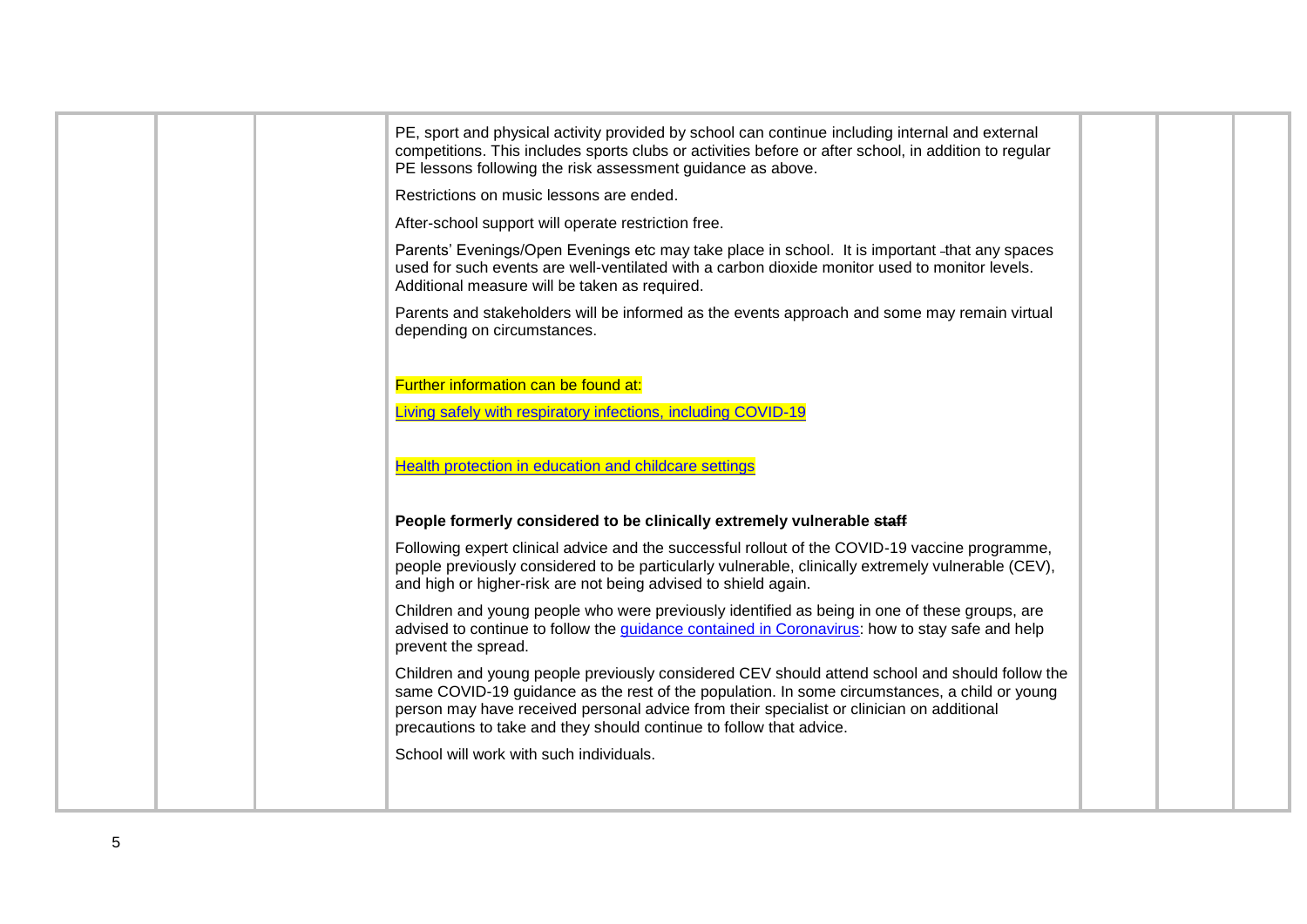| <b>Further advice can be found at:</b>                                                                                                                                                                                                                                                                                                                                                                                                           |  |  |
|--------------------------------------------------------------------------------------------------------------------------------------------------------------------------------------------------------------------------------------------------------------------------------------------------------------------------------------------------------------------------------------------------------------------------------------------------|--|--|
| COVID-19: guidance for people whose immune system means they are at higher risk                                                                                                                                                                                                                                                                                                                                                                  |  |  |
| Staff who are pregnant                                                                                                                                                                                                                                                                                                                                                                                                                           |  |  |
| Pregnant women require special consideration as set out in the guidance for pregnant employees.                                                                                                                                                                                                                                                                                                                                                  |  |  |
| Principals (or a person designated by them) will carry out a risk assessment to follow the<br>Management of Health and Safety at Work Regulations 1999 (MHSW).                                                                                                                                                                                                                                                                                   |  |  |
| Pregnant women of any gestation should not be required to continue working if this is not<br>supported by the risk assessment.                                                                                                                                                                                                                                                                                                                   |  |  |
| Women who are 28 weeks pregnant and beyond, or are pregnant and have an underlying health<br>condition that puts them at a greater risk of severe illness from COVID-19 at any gestation, should<br>take a more precautionary approach. We will ensure pregnant women are able to adhere to any<br>active national guidance on social distancing and/or advice for pregnant women considered to be<br>at higher risk (such as the unvaccinated). |  |  |
| Where an employee is still breastfeeding, this must be included and managed as part of the<br>general workplace risk assessment. We will take appropriate sensible action to reduce, remove or<br>control the risks.                                                                                                                                                                                                                             |  |  |
| In some circumstances, staff and pupils may have received personal advice from their specialist or<br>clinician on additional precautions to take and they should continue to follow that advice. We will<br>work with, and support, such individuals.                                                                                                                                                                                           |  |  |
| <b>Vaccinations</b>                                                                                                                                                                                                                                                                                                                                                                                                                              |  |  |
| We will continue to support the vaccination programme as directed by the NHS.                                                                                                                                                                                                                                                                                                                                                                    |  |  |
|                                                                                                                                                                                                                                                                                                                                                                                                                                                  |  |  |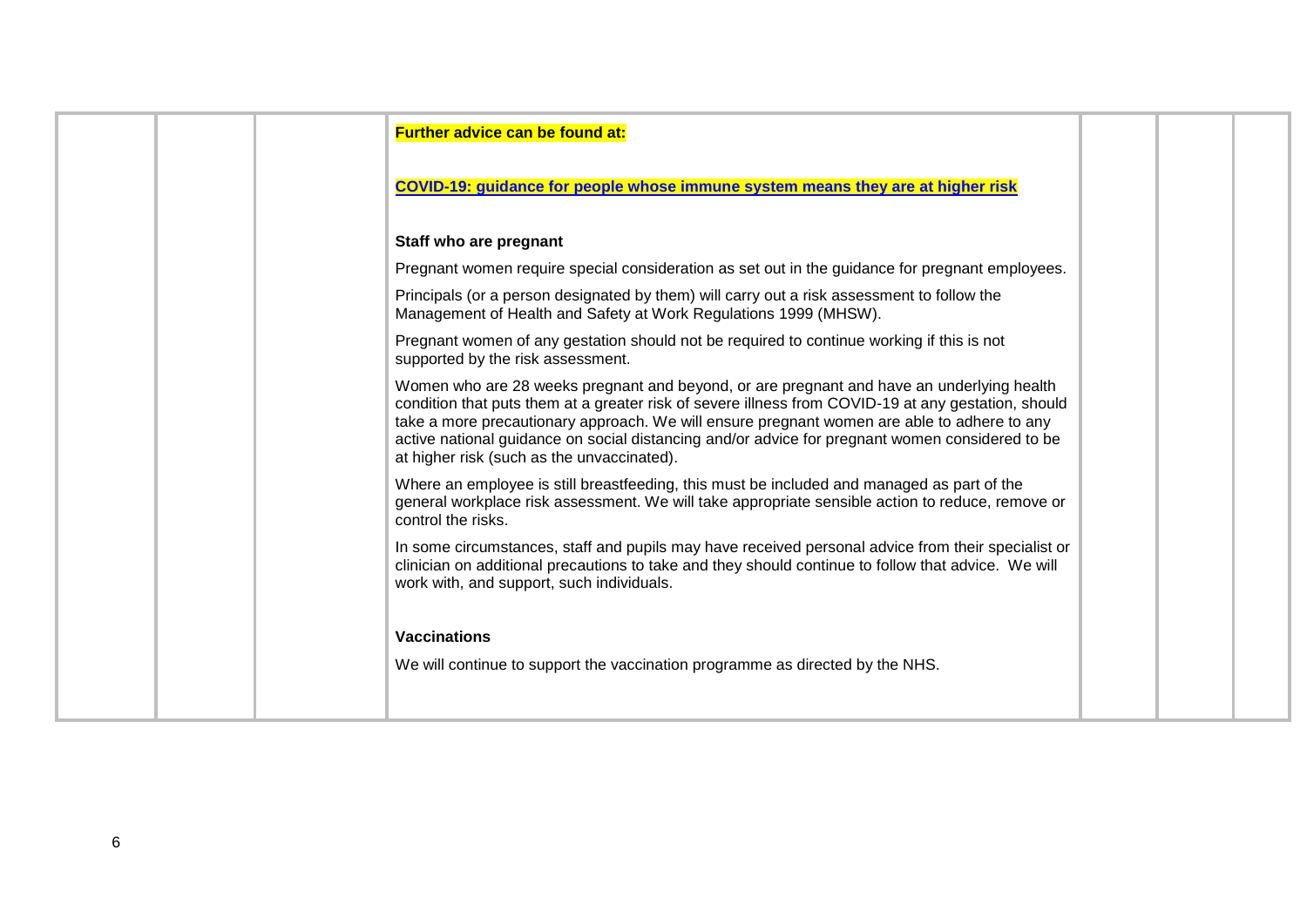| Child needs<br>intimate<br>care or falls<br>ill in school                                  | Children<br>not treated<br>appropriatel<br>y if<br>requiring<br>intimate<br>care or<br>injured or ill                                                                               | A first-aider will<br>be on site at all<br>times.    | Children, young people or learners who require first aid should continue to receive care in the<br>same way. No additional PPE is needed because of coronavirus (COVID-19) for anyone who does<br>not have coronavirus (COVID-19) symptoms.<br>A disposable plastic apron should be used in the case of those children whose care routinely<br>already involves the use of PPE due to their intimate care needs or special educational need.<br>Relevant staff to read:<br>safe working in education, childcare and children's social care settings, including the use of<br>personal protective equipment (PPE)                                                                                                                                                                                                                                                                                                                                            |  |  |
|--------------------------------------------------------------------------------------------|-------------------------------------------------------------------------------------------------------------------------------------------------------------------------------------|------------------------------------------------------|-------------------------------------------------------------------------------------------------------------------------------------------------------------------------------------------------------------------------------------------------------------------------------------------------------------------------------------------------------------------------------------------------------------------------------------------------------------------------------------------------------------------------------------------------------------------------------------------------------------------------------------------------------------------------------------------------------------------------------------------------------------------------------------------------------------------------------------------------------------------------------------------------------------------------------------------------------------|--|--|
| Child/staff<br>member<br>falls ill on<br>site with<br>suspected<br>coronavirus<br>symptoms | Staff<br>supervising<br>the ill<br>child/suppo<br>rting the<br>member of<br>staff and<br>others who<br>may come<br>into contact<br>with them<br>could be<br>exposed to<br>the virus | Staff are aware<br>of the symptoms<br>of coronavirus | Reference to PPE below means:<br>•fluid-resistant surgical face masks<br>·disposable gloves<br>•disposable plastic aprons<br>•eye protection (for example a face visor or goggles)<br>The PPE that should be used in the following situations when caring for someone with symptoms<br>of coronavirus (COVID-19) is as follows:<br>•a face mask should be worn if a distance of 2 metres cannot be maintained<br>• if contact is necessary, then gloves, an apron and a face mask should be worn<br>• if a risk assessment determines that there is a risk of fluids entering the eye from, for example,<br>coughing, spitting or vomiting, then eye protection should also be worn<br>When PPE is used, it is essential that it is used properly. This includes scrupulous hand hygiene<br>and following guidance on how to put PPE on and take it off safely in order to reduce self-<br>contamination.<br>Face masks must:<br>•cover both nose and mouth |  |  |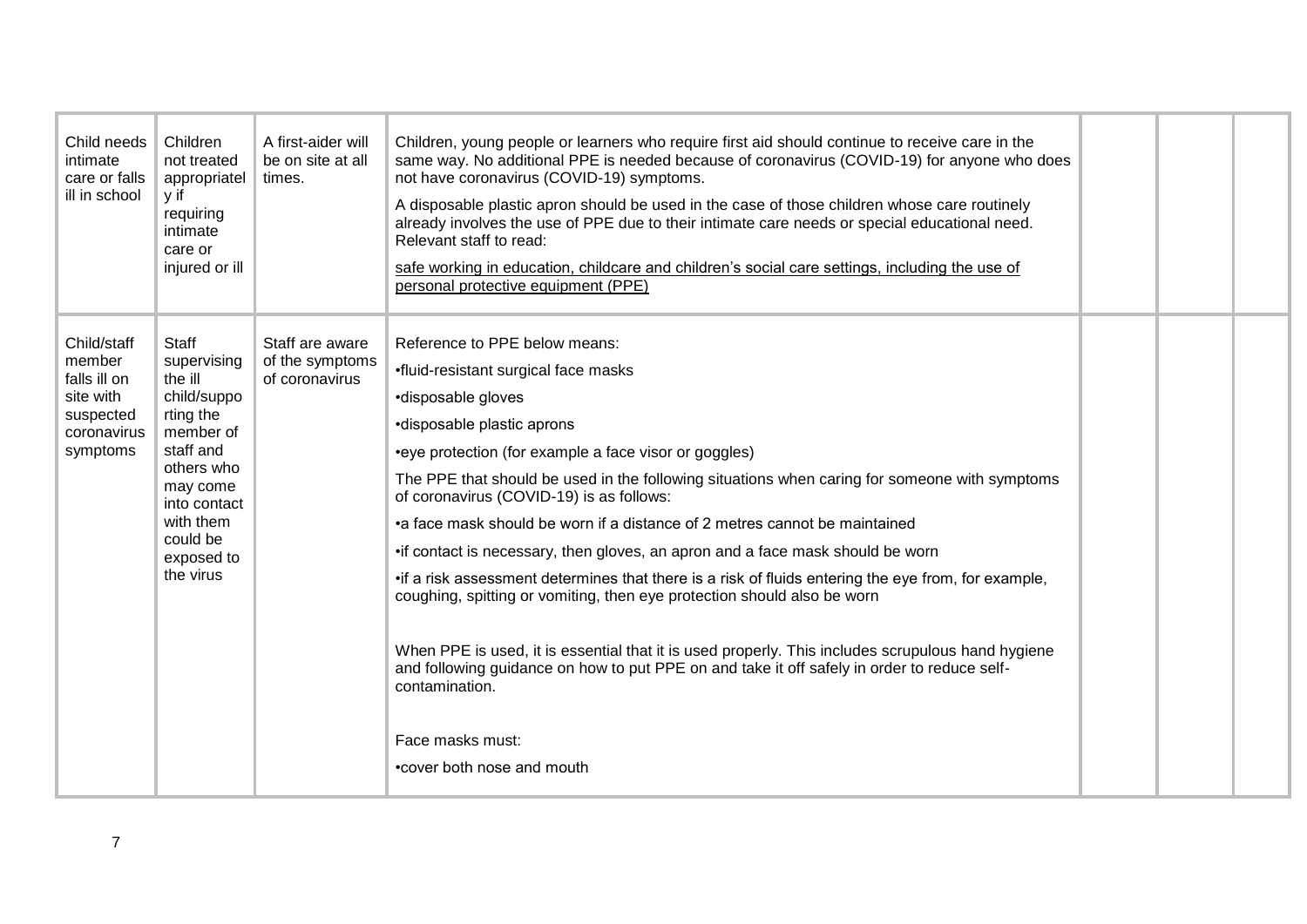|  | •not be allowed to dangle around the neck                                                                                                                                                                                                                                                                                                                                                                                                                                                   |  |  |
|--|---------------------------------------------------------------------------------------------------------------------------------------------------------------------------------------------------------------------------------------------------------------------------------------------------------------------------------------------------------------------------------------------------------------------------------------------------------------------------------------------|--|--|
|  | •not be touched once put on, except when carefully removed before disposal                                                                                                                                                                                                                                                                                                                                                                                                                  |  |  |
|  | •be changed when they become moist or damaged                                                                                                                                                                                                                                                                                                                                                                                                                                               |  |  |
|  | •be worn once and then discarded - hands must be cleaned after disposal                                                                                                                                                                                                                                                                                                                                                                                                                     |  |  |
|  | If a child is awaiting collection, they should be moved, if possible, to a room where they can be<br>isolated behind a closed door, depending on the age of the child and with appropriate adult<br>supervision if required.                                                                                                                                                                                                                                                                |  |  |
|  | Ideally, a window should be opened for ventilation. If it is not possible to isolate them, move them<br>to an area which is at least 2 metres away from other people.                                                                                                                                                                                                                                                                                                                       |  |  |
|  | If they need to go to the toilet while waiting to be collected, they should use a separate toilet if<br>possible. The toilet should be cleaned and disinfected using standard cleaning products before<br>being used by anyone else. In this instance, cleaners should be given gloves, a splash resistant<br>face covering and a visor.                                                                                                                                                    |  |  |
|  | In an emergency, call 999 if they are seriously ill or injured or their life is at risk. Do not visit the<br>GP, pharmacy, urgent care centre or a hospital.                                                                                                                                                                                                                                                                                                                                |  |  |
|  | Everyone must wash their hands thoroughly for 20 seconds with soap and running water or use<br>hand sanitiser after any contact with someone who is unwell. The area around the person with<br>symptoms must be cleaned with normal household disinfectant after they have left to reduce the<br>risk of passing the infection on to other people. See the COVID-19: cleaning of non-healthcare<br>settings guidance.                                                                       |  |  |
|  | All stakeholders to be reminded that those who have coronavirus symptoms,-MUST NOT attend<br>school. Most parents/carers will agree that a pupil with symptoms should not attend school. We<br>reserve the right to refuse the pupil if, in our reasonable judgement, it is necessary to protect other<br>pupils and staff from possible infection with COVID-19. Our decision would need to be carefully<br>considered in light of all the circumstances and current public health advice. |  |  |
|  | Staff and pupils must not come into the school if they have classic symptoms ie a persistent<br>cough, a high temperature or a loss of taste and smell, and must be sent home to self-isolate if<br>they develop them in school. See page 1 for the guidance on the length of the absence.                                                                                                                                                                                                  |  |  |
|  | The educational setting status form will continue to be completed. We will complete the form from<br>the start of term and provide the data by 2pm each working day.                                                                                                                                                                                                                                                                                                                        |  |  |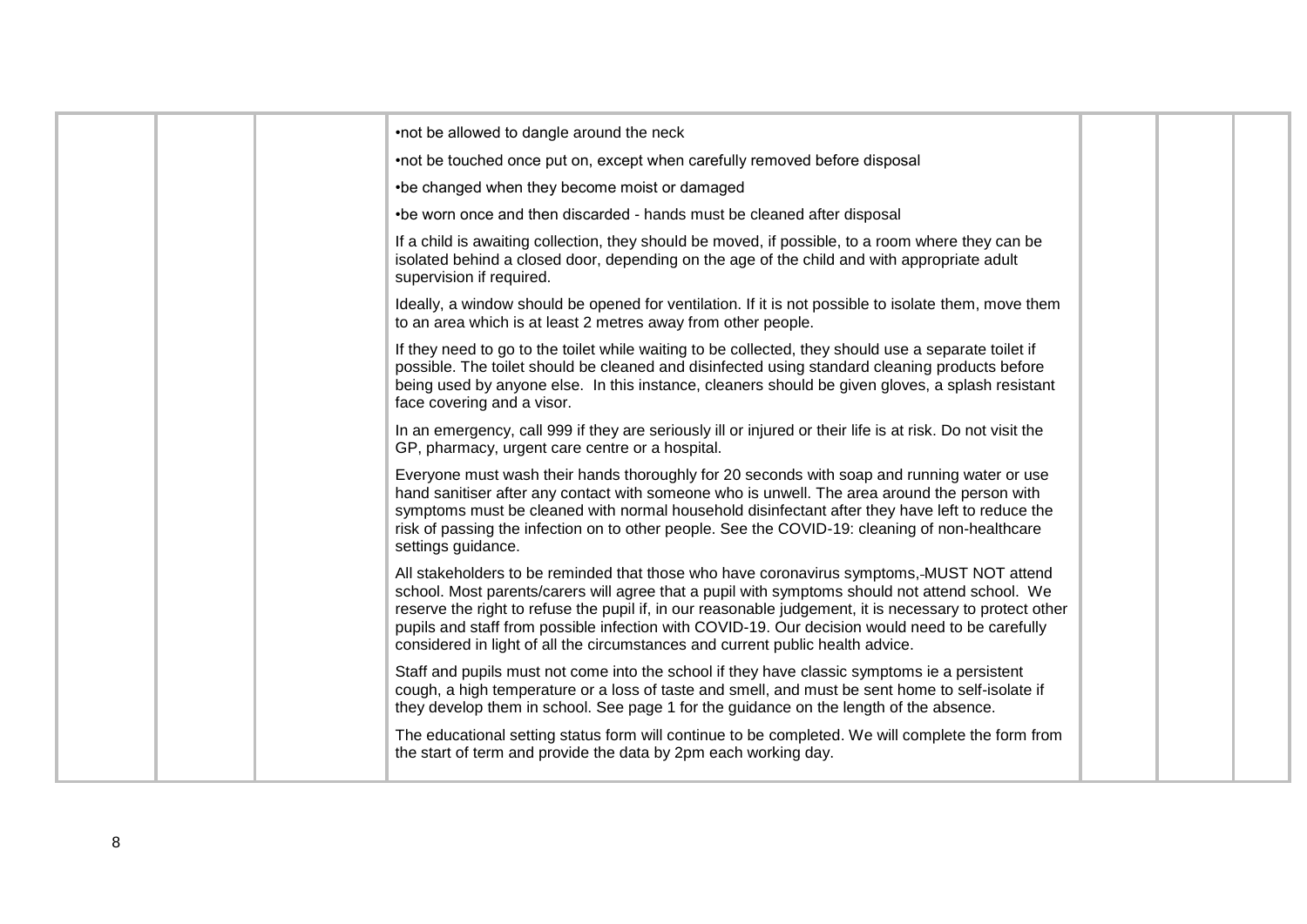|                                                                                                                                                                                        |                                                                                                                                                       |                                                                   | This information remains vital in monitoring and understanding the impacts of COVID-19 in<br>schools and colleges. It continues to be shared and used across government and with SAGE and<br>other health experts, as part of tracking infection and transmission of the virus, and to inform<br>decision-making.<br>From Tuesday 4 January, the government will be asking us for information on:<br>the number of pupils or students absent due to attendance restrictions put in place to manage an<br>outbreak within the setting or exceptional circumstances related to COVID-19<br>The updated guidance on how to complete the educational settings status form is here.<br>School will continue to have a role in working with health protection teams in the case of a local<br>outbreak. If there is an outbreak in a setting or if central government offers the area an enhanced<br>response package, a director of public health might advise a setting to temporarily reintroduce<br>some control measures.                                                                                                                                                                                                                                                                                                                      |  |  |
|----------------------------------------------------------------------------------------------------------------------------------------------------------------------------------------|-------------------------------------------------------------------------------------------------------------------------------------------------------|-------------------------------------------------------------------|-----------------------------------------------------------------------------------------------------------------------------------------------------------------------------------------------------------------------------------------------------------------------------------------------------------------------------------------------------------------------------------------------------------------------------------------------------------------------------------------------------------------------------------------------------------------------------------------------------------------------------------------------------------------------------------------------------------------------------------------------------------------------------------------------------------------------------------------------------------------------------------------------------------------------------------------------------------------------------------------------------------------------------------------------------------------------------------------------------------------------------------------------------------------------------------------------------------------------------------------------------------------------------------------------------------------------------------------------|--|--|
| Increased<br>risk of<br>adults<br>spreading<br>the virus to<br>each other<br>at work.<br>Risk of staff<br>an<br>not<br>following<br>the correct<br>procedures<br>to mitigate<br>risks. | Staff not<br>following<br>the risk<br>assessmen<br>t or the<br>guidance<br>within it<br>leading to<br>enhanced<br>risk of<br>contracting<br>the virus | Current<br>procedures at<br>school are<br>known and<br>understood | We strongly encourage all staff to be fully vaccinated and, for those eligible, to receive boosters. If<br>staff have any concerns over the vaccination programme, we ask for open and honest discussions<br>so that they can be signposted to health professionals to clarify any uncertainty.<br>Ensure there are plentiful supplies of soap, hand sanitiser, disposable paper towels, cleaning<br>products, sanitising wipes for wiping some equipment, lidded bins, tape for cordoning off areas<br>and marking floors, disposable gloves and aprons that can be washed on a daily basis. Posters<br>(for example, to encourage consistency on hygiene and keeping to own group) to be displayed<br>throughout the school.<br>Staff should be reminded of the following principles:<br>•wash your hands more often - with soap and water for at least 20 seconds or use a hand sanitiser<br>when you get home or into work, when you blow your nose, sneeze or cough, eat or handle food<br>•avoid touching your eyes, nose, and mouth with unwashed hands<br>•avoid close contact with people who have symptoms<br>•cover your cough or sneeze with a tissue, then throw the tissue in a bin and wash your hands<br>•clean and disinfect frequently touched objects and surfaces<br>Follow the government guidance as set out on page 1. |  |  |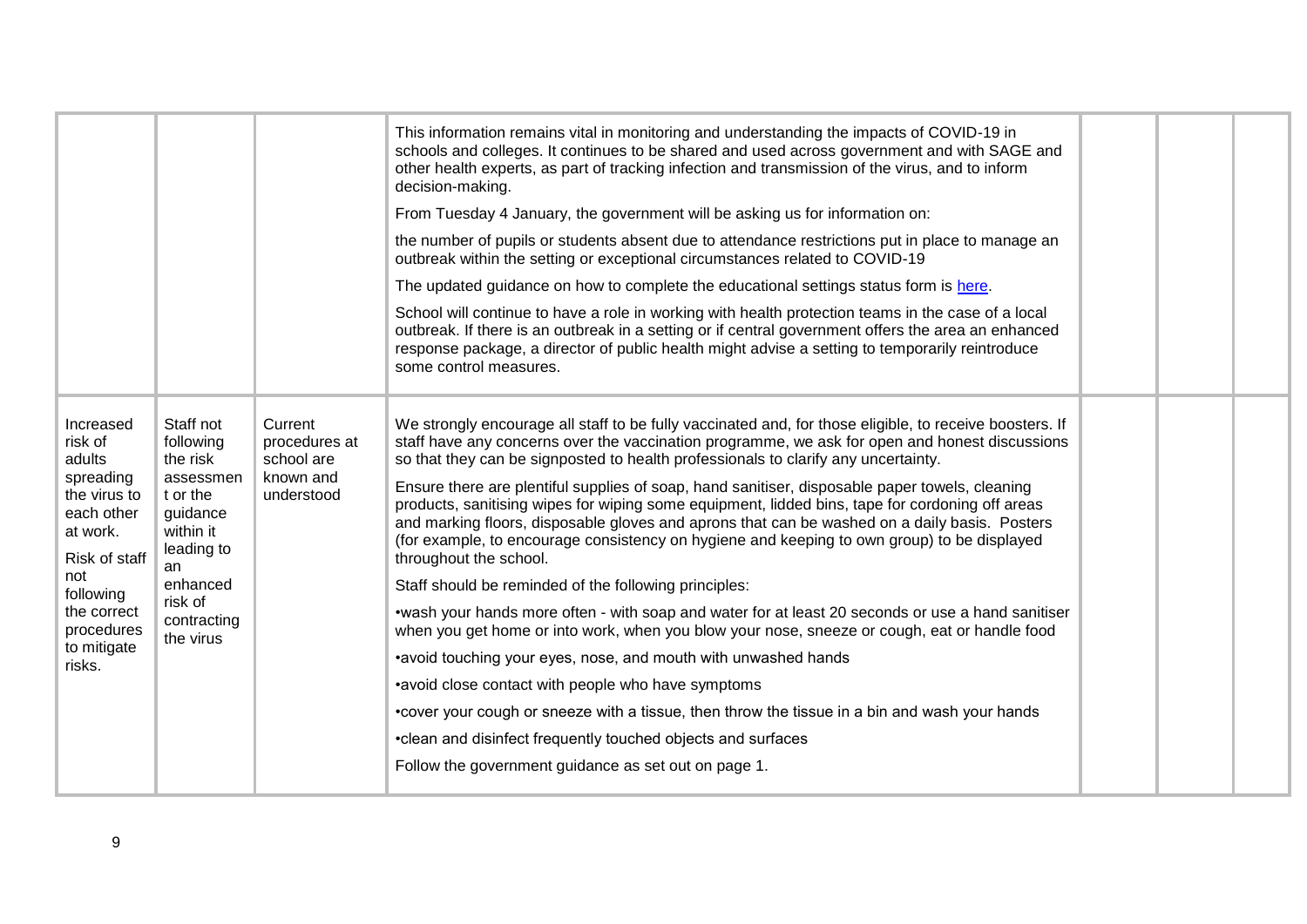|                              |                                         |                           | Explicitly teach and supervise health and hygiene arrangements such as handwashing, tissue<br>disposal and toilet flushing.                                                                                                                                                                                                                           |  |  |
|------------------------------|-----------------------------------------|---------------------------|-------------------------------------------------------------------------------------------------------------------------------------------------------------------------------------------------------------------------------------------------------------------------------------------------------------------------------------------------------|--|--|
|                              |                                         |                           | Supply teachers, peripatetic teachers and/or other relevant staff can move between schools.<br>Specialists, therapists, clinicians and other support staff for pupils with SEND should provide<br>interventions as usual.                                                                                                                             |  |  |
|                              |                                         |                           | SECONDARY:                                                                                                                                                                                                                                                                                                                                            |  |  |
|                              |                                         |                           | Face coverings are no longer recommended in classrooms and teaching spaces for staff and<br>students. However, they may continue to choose to wear a face covering in class and teaching<br>spaces if this helps their mental health and wellbeing.                                                                                                   |  |  |
|                              |                                         |                           | Face coverings are no longer recommended in communal areas for staff and students. Again,<br>they may continue to choose to wear a face covering in communal areas if this helps their mental<br>health and wellbeing.                                                                                                                                |  |  |
|                              |                                         |                           | Please note that the local director of public health is able to recommend the use of face coverings<br>in communal areas in school where DfE and public health experts judge the measure to be<br>proportionate due to specific health concerns. Parents, students and staff would be informed if this<br>is the case and we will follow such advice. |  |  |
|                              |                                         |                           | We recommend students continue to wear face coverings on dedicated transport to school or<br>college and on public transport. This is because they will be in a confined space with people they<br>do not normally spend time with.                                                                                                                   |  |  |
|                              |                                         |                           | PRIMARY:                                                                                                                                                                                                                                                                                                                                              |  |  |
|                              |                                         |                           | Face coverings are no longer recommended in communal areas for staff. Staff may continue to<br>choose to wear a face covering in communal areas and/or classrooms if this helps their mental<br>health and wellbeing.                                                                                                                                 |  |  |
|                              |                                         |                           | Please note that the local director of public health is able to recommend the use of face coverings<br>in communal areas in school where DfE and public health experts judge the measure to be<br>proportionate due to specific health concerns. Staff would be informed if this is the case and we<br>will follow such advice.                       |  |  |
| Absence<br>could<br>increase | Staff/child<br>wellbeing is<br>affected | Absence<br>procedures for | Staff should notify school as normal if they are due to attend but are ill/anxious. Full support<br>should be given by the line manager/Principal in line with the Absence Policy and strategies<br>implemented to facilitate a return to work.                                                                                                       |  |  |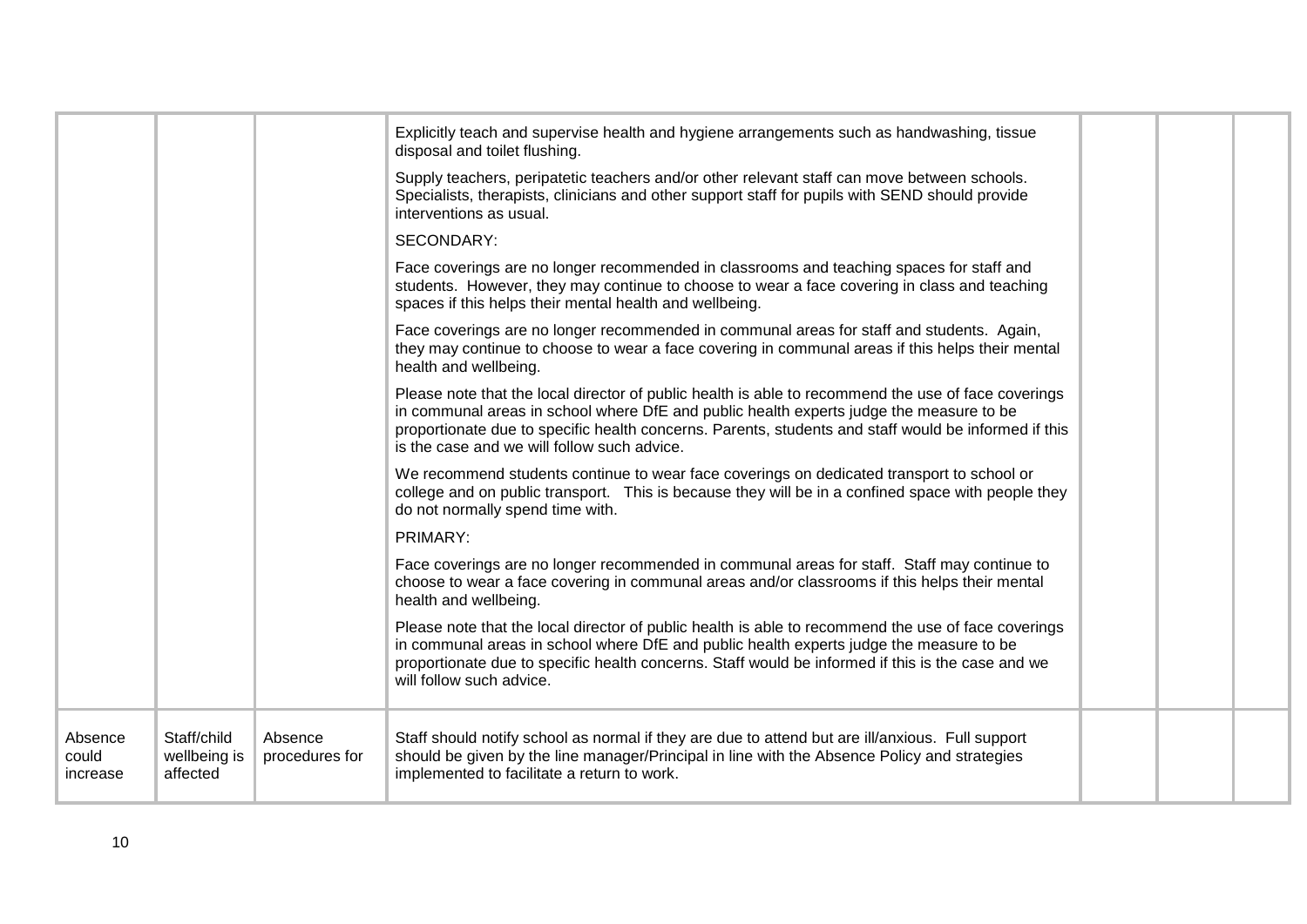| due to<br>anxiety of<br>the virus | Children/st<br>aff miss out           | staff and<br>children   | Families should notify school as normal if their child is unable to attend so that staff can explore<br>the reason with them and address barriers together. School will continue to inform social workers<br>where children with a social worker do not attend.                                                                                 |  |  |
|-----------------------------------|---------------------------------------|-------------------------|-------------------------------------------------------------------------------------------------------------------------------------------------------------------------------------------------------------------------------------------------------------------------------------------------------------------------------------------------|--|--|
|                                   | on valuable<br>educational            | <b>Wellbeing Policy</b> | It is vital for all children to attend school to minimise as far as possible the longer-term impact of<br>the pandemic on their education, wellbeing and wider development.                                                                                                                                                                     |  |  |
|                                   | opportunitie<br>s including<br>social |                         | We will provide, where necessary, focused pastoral support for pupils' individual issues, drawing<br>on external support where necessary and possible.                                                                                                                                                                                          |  |  |
|                                   | interaction                           |                         | If parents of pupils with significant risk factors are concerned, we will discuss their concerns and<br>provide reassurance of the measures we are putting in place to reduce the risk in school. If<br>necessary, an additional personalised risk assessment will be produced.                                                                 |  |  |
|                                   |                                       |                         | We are clear that parents of pupils of compulsory school age must be in school unless a statutory<br>reason applies (for example, the pupil has been granted a leave of absence, is unable to attend<br>because of sickness, is absent for a necessary religious observance etc).                                                               |  |  |
|                                   |                                       |                         | Missing out on more time in the classroom risks pupils falling further behind. Those with higher<br>overall absence tend to achieve less well in both primary and secondary school. School<br>attendance is mandatory. This means the usual rules on school attendance apply, including:                                                        |  |  |
|                                   |                                       |                         | parents' duty to secure that their child attends regularly at school where the child is a registered<br>pupil at school and they are of compulsory school age;                                                                                                                                                                                  |  |  |
|                                   |                                       |                         | our responsibility to record attendance and follow up absence                                                                                                                                                                                                                                                                                   |  |  |
|                                   |                                       |                         | the availability to issue sanctions, including fixed penalty notices in line with local authorities'<br>codes of conduct                                                                                                                                                                                                                        |  |  |
|                                   |                                       |                         | Leaders will identify children with poor attendance records. This should include disadvantaged and<br>vulnerable children and young people, especially those who were persistently absent prior to the<br>pandemic. Additional work, such as telephone calls/EWW support/additional catch-up<br>work/wellbeing discussions etc will take place. |  |  |
|                                   |                                       |                         | The government now knows much more about coronavirus (COVID-19) and so there are fewer<br>children and young people advised to shield whenever community transmission rates are high.<br>Therefore, the majority of pupils will attend school.                                                                                                  |  |  |
|                                   |                                       |                         | Classrooms have been fitted with technology to enable live teaching to take place.                                                                                                                                                                                                                                                              |  |  |
|                                   |                                       |                         |                                                                                                                                                                                                                                                                                                                                                 |  |  |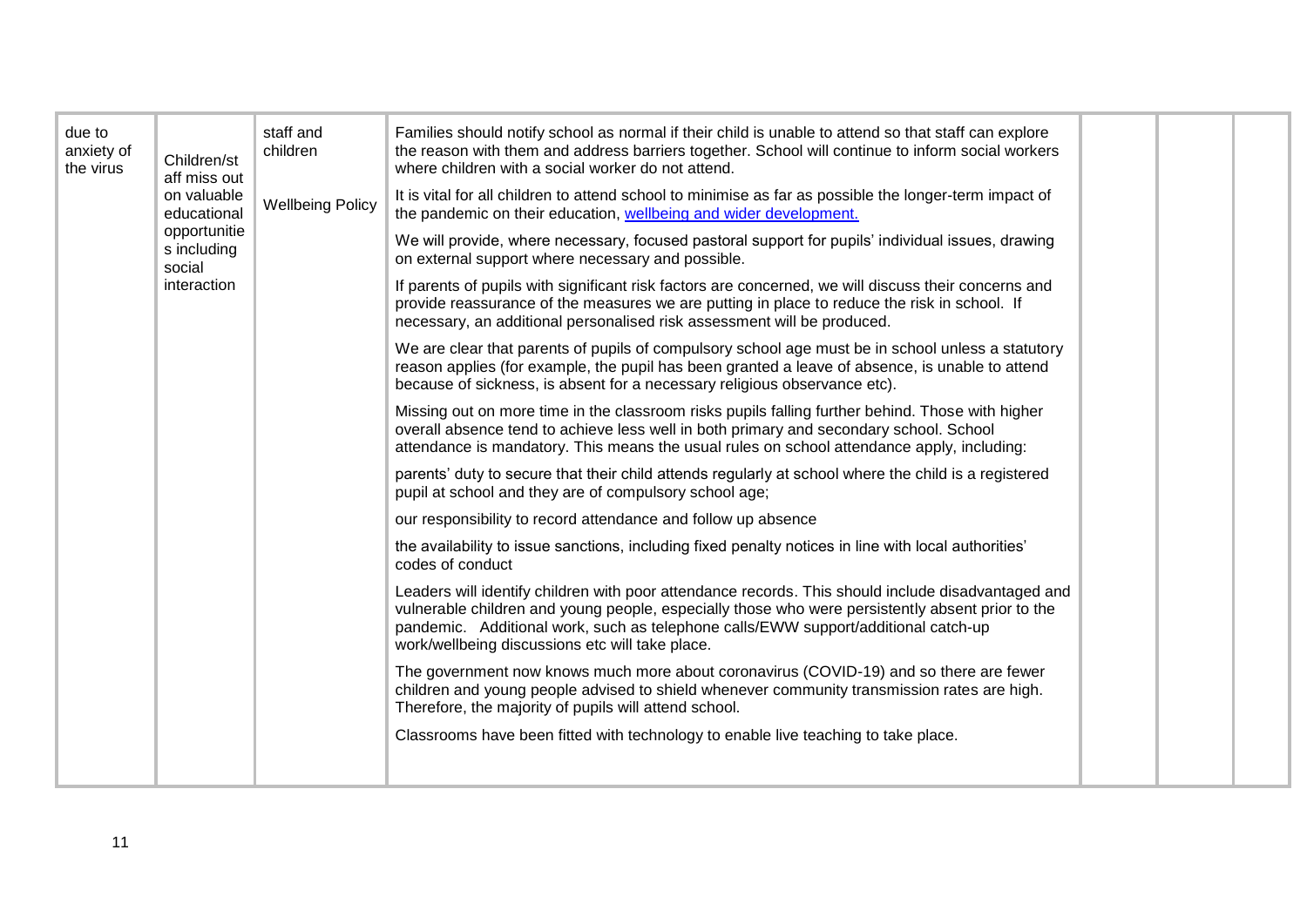|                                                                                                |                 |                                                                                                                                                                                                                                                                                                                                                                                                                                                                                                                                                                                                                                                                                                                                                                                                                                                                                                                                                                                                                            | The Department for Education is providing additional support for both pupil and staff wellbeing in<br>the current situation. Information about the extra mental health support for pupils and teachers<br>should be made known to all staff.<br>The Education Support Partnership provides a free helpline for school staff and targeted support |  |  |
|------------------------------------------------------------------------------------------------|-----------------|----------------------------------------------------------------------------------------------------------------------------------------------------------------------------------------------------------------------------------------------------------------------------------------------------------------------------------------------------------------------------------------------------------------------------------------------------------------------------------------------------------------------------------------------------------------------------------------------------------------------------------------------------------------------------------------------------------------------------------------------------------------------------------------------------------------------------------------------------------------------------------------------------------------------------------------------------------------------------------------------------------------------------|--------------------------------------------------------------------------------------------------------------------------------------------------------------------------------------------------------------------------------------------------------------------------------------------------------------------------------------------------|--|--|
|                                                                                                |                 |                                                                                                                                                                                                                                                                                                                                                                                                                                                                                                                                                                                                                                                                                                                                                                                                                                                                                                                                                                                                                            | for mental health and wellbeing.                                                                                                                                                                                                                                                                                                                 |  |  |
|                                                                                                |                 |                                                                                                                                                                                                                                                                                                                                                                                                                                                                                                                                                                                                                                                                                                                                                                                                                                                                                                                                                                                                                            | As usual, parents should plan their holidays within school breaks and avoid seeking permission to<br>take their children out of school during term time.                                                                                                                                                                                         |  |  |
|                                                                                                |                 |                                                                                                                                                                                                                                                                                                                                                                                                                                                                                                                                                                                                                                                                                                                                                                                                                                                                                                                                                                                                                            |                                                                                                                                                                                                                                                                                                                                                  |  |  |
|                                                                                                | Children<br>not | MAC CEO/DCEO to be informed of any staffing level concerns so alternative arrangements can<br>be sought safely.<br>adequately<br>Supply staff may be used following discussion with the CEO and the COO being informed.<br>The government considers Covid-19 to be an exceptional circumstance in which the staff-to-child<br>ratios set out in the EYFS can temporarily be changed, if necessary, for example to respond to<br>Covid-related workforce absences.<br>In some cases, we may choose to respond to staff and child absences by temporarily mixing age<br>groups of children who would otherwise be educated or cared for separately. Ratios will be guided<br>by all relevant requirements and by the needs of individual children within the group. For the<br>purposes of meeting EYFS ratio and qualification requirements, all staff educating or caring for a<br>mixed age group of children, can be considered 'available to work directly with' all of the children<br>who have been grouped together. |                                                                                                                                                                                                                                                                                                                                                  |  |  |
|                                                                                                | supervised      |                                                                                                                                                                                                                                                                                                                                                                                                                                                                                                                                                                                                                                                                                                                                                                                                                                                                                                                                                                                                                            |                                                                                                                                                                                                                                                                                                                                                  |  |  |
| Insufficient<br>supervision<br>due to a<br>member of<br>staff falling<br>ill on<br>site/absent |                 |                                                                                                                                                                                                                                                                                                                                                                                                                                                                                                                                                                                                                                                                                                                                                                                                                                                                                                                                                                                                                            |                                                                                                                                                                                                                                                                                                                                                  |  |  |
|                                                                                                |                 |                                                                                                                                                                                                                                                                                                                                                                                                                                                                                                                                                                                                                                                                                                                                                                                                                                                                                                                                                                                                                            |                                                                                                                                                                                                                                                                                                                                                  |  |  |
|                                                                                                |                 |                                                                                                                                                                                                                                                                                                                                                                                                                                                                                                                                                                                                                                                                                                                                                                                                                                                                                                                                                                                                                            | In all circumstances, we remain responsible for maintaining the quality of care, safety and security<br>of the children in our care.                                                                                                                                                                                                             |  |  |
|                                                                                                |                 |                                                                                                                                                                                                                                                                                                                                                                                                                                                                                                                                                                                                                                                                                                                                                                                                                                                                                                                                                                                                                            |                                                                                                                                                                                                                                                                                                                                                  |  |  |